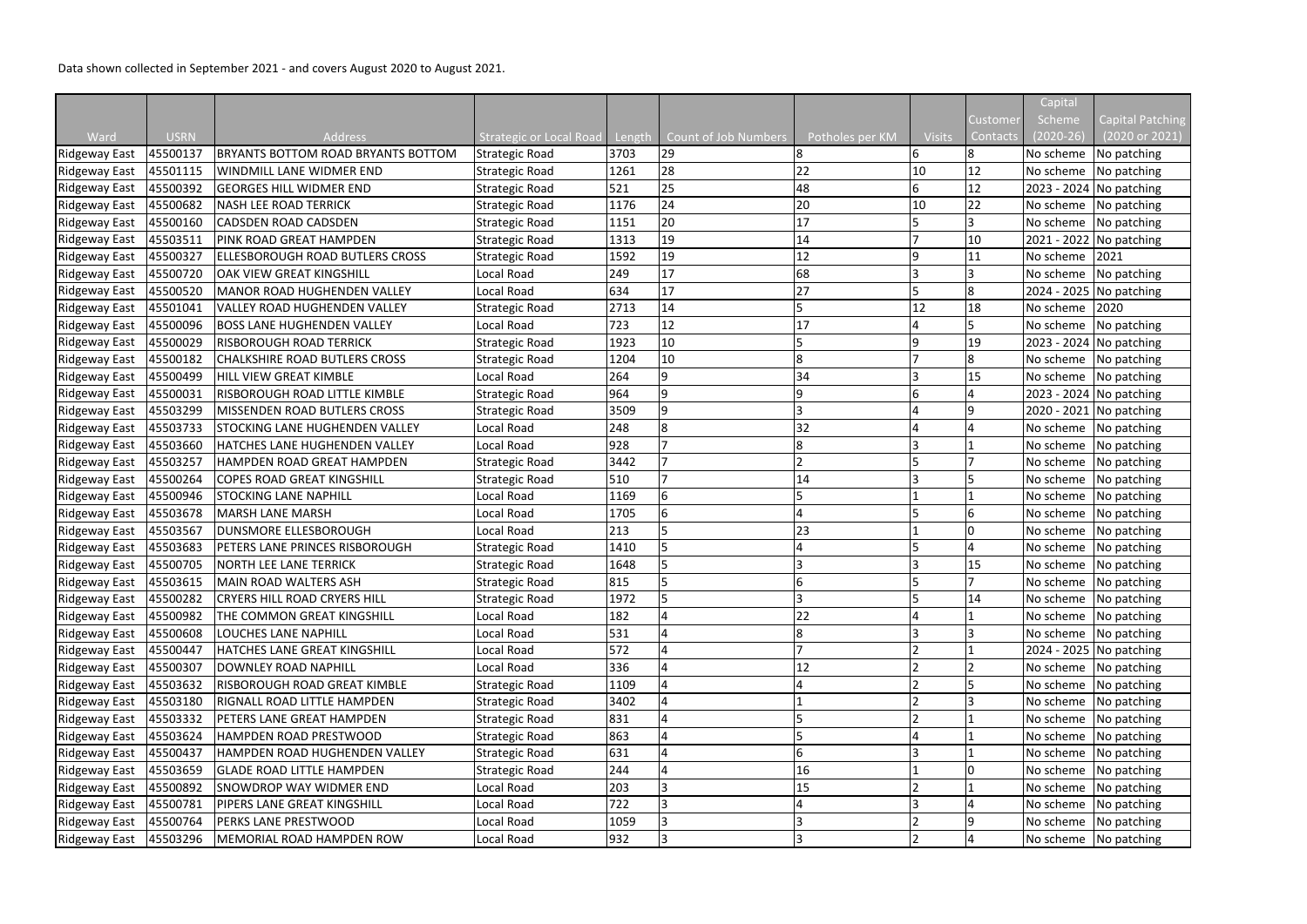| Ridgeway East            | 45500373 | <b>FORGE ROAD NAPHILL</b>                            | Local Road            | 123  | 3              | 24 |    |    | No scheme | No patching             |
|--------------------------|----------|------------------------------------------------------|-----------------------|------|----------------|----|----|----|-----------|-------------------------|
| Ridgeway East            | 45500237 | <b>CLAPPINS LANE WALTERS ASH</b>                     | Local Road            | 1252 | 3              |    |    |    | No scheme | No patching             |
| <b>Ridgeway East</b>     | 45500164 | <b>CAMPION ROAD WIDMER END</b>                       | Local Road            | 168  |                | 18 |    |    |           | No scheme   No patching |
| Ridgeway East 45500780   |          | <b>PINK ROAD LACEY GREEN</b>                         | <b>Strategic Road</b> | 2201 | 3              |    |    |    | No scheme | No patching             |
| Ridgeway East 45500605   |          | LONGDOWN HILL CADSDEN                                | <b>Strategic Road</b> | 2236 |                |    |    |    | No scheme | No patching             |
| Ridgeway East            | 45500553 | KINGSHILL ROAD CRYERS HILL                           | <b>Strategic Road</b> | 348  | 3              |    | 13 |    | No scheme | No patching             |
| Ridgeway East            | 45503241 | <b>GLADE ROAD GREAT HAMPDEN</b>                      | <b>Strategic Road</b> | 773  | 13             |    |    |    |           | 2024 - 2025 No patching |
| <b>Ridgeway East</b>     | 45503184 | <b>ROLLS LANE DENNER HILL</b>                        | Local Road            | 652  |                |    |    |    |           | No scheme   No patching |
| Ridgeway East            | 45503302 | <b>MORETON ROAD KIMBLEWICK</b>                       | Local Road            | 788  | $\overline{2}$ |    |    |    | No scheme | No patching             |
| Ridgeway East   45500634 |          | <b>MARIGOLD WALK WIDMER END</b>                      | Local Road            | 107  |                | 19 |    |    |           | No scheme   No patching |
| Ridgeway East            | 45500617 | LOWLANDS CRESCENT GREAT KINGSHILL                    | Local Road            | 167  |                | 12 |    |    |           | No scheme   No patching |
| Ridgeway East            | 45503284 | <b>LODGE HILL DUNSMORE</b>                           | Local Road            | 871  |                |    |    |    |           | 2023 - 2024 No patching |
| <b>Ridgeway East</b>     | 45503276 | KIMBLEWICK ROAD KIMBLEWICK                           | Local Road            | 4001 |                | 0  |    |    |           | 2022 - 2023 No patching |
| Ridgeway East  45500134  |          | <b>BROOKSIDE LANE LITTLE KIMBLE</b>                  | Local Road            | 103  |                | 19 |    | I٥ |           | No scheme No patching   |
| Ridgeway East   45500935 |          | <b>STAG LANE GREAT KINGSHILL</b>                     | <b>Strategic Road</b> | 629  |                |    |    |    |           | No scheme   No patching |
| <b>Ridgeway East</b>     | 45500904 | <b>SPEEN ROAD NORTH DEAN</b>                         | <b>Strategic Road</b> | 2067 | $\overline{2}$ |    | 12 |    | No scheme | No patching             |
| Ridgeway East 45503623   |          | HAMPDEN ROAD DENNER HILL                             | <b>Strategic Road</b> | 1202 |                |    |    |    | No scheme | No patching             |
| Ridgeway East 45500378   |          | FOUR ASHES ROAD CRYERS HILL                          | <b>Strategic Road</b> | 1315 |                |    |    |    |           | No scheme   No patching |
| Ridgeway East            | 45503657 | ELLESBOROUGH ROAD LITTLE KIMBLE                      | <b>Strategic Road</b> | 389  |                |    | 12 |    | No scheme | 2021                    |
| Ridgeway East   45500281 |          | <b>CRYERS HILL LANE CRYERS HILL</b>                  | <b>Strategic Road</b> | 850  |                |    |    |    | No scheme | No patching             |
| Ridgeway East            | 45500913 | <b>SPRING COPPICE LANE SPEEN</b>                     | Local Road            | 1089 |                |    |    |    | No scheme | No patching             |
| Ridgeway East            | 45500773 | <b>PIGGOTTS HILL NORTH DEAN</b>                      | Local Road            | 811  |                |    |    | 10 | No scheme | No patching             |
| Ridgeway East   45500714 |          | <b>OAKESHOTT AVENUE NAPHILL</b>                      | Local Road            | 57   |                | 18 |    |    |           | No scheme   No patching |
| Ridgeway East  45500640  |          | <b>MARSH ROAD LITTLE KIMBLE</b>                      | Local Road            | 2019 |                |    |    |    | No scheme | No patching             |
| Ridgeway East   45500584 |          | LIMMERS MEAD GREAT KINGSHILL                         | Local Road            | 183  |                |    |    |    | No scheme | No patching             |
| <b>Ridgeway East</b>     | 45500572 | <b>LARKSPUR WAY WIDMER END</b>                       | Local Road            | 147  |                |    |    |    | No scheme | No patching             |
| Ridgeway East            | 45500521 | <b>HUNTS HILL LANE NAPHILL</b>                       | Local Road            | 780  |                |    |    |    | No scheme | No patching             |
| <b>Ridgeway East</b>     | 45500512 | HONEYSUCKLE ROAD WIDMER END                          | Local Road            | 199  |                |    |    |    |           | No scheme   No patching |
|                          |          | Ridgeway East   45500426   GRIMMS MEADOW WALTERS ASH | Local Road            | 151  |                |    |    |    |           | No scheme No patching   |
| Ridgeway East 45503225   |          | <b>EAST LANE HAMPDEN ROW</b>                         | Local Road            | 745  |                |    |    |    |           | No scheme   No patching |
| <b>Ridgeway East</b>     | 45500259 | <b>COMMON ROAD GREAT KINGSHILL</b>                   | Local Road            | 331  |                |    |    |    |           | No scheme   No patching |
| Ridgeway East  45500165  |          | <b>CANDYTUFT GREEN WIDMER END</b>                    | Local Road            | 118  |                |    |    |    |           | No scheme   No patching |
| Ridgeway East   45500050 |          | <b>BATTINGSWOOD GARDENS NAPHILL</b>                  | Local Road            | 248  |                |    |    |    |           | 2023 - 2024 No patching |
| Ridgeway East   45503708 |          | THE OLD GATED ROAD LITTLE HAMPDEN                    | <b>Strategic Road</b> | 441  |                |    |    | 10 |           | No scheme No patching   |
| Ridgeway East 45500788   |          | <b>PRIMROSE HILL WIDMER END</b>                      | <b>Strategic Road</b> | 811  |                |    |    |    |           | No scheme   No patching |
| Ridgeway East   45500708 |          | NORTH ROAD WIDMER END                                | <b>Strategic Road</b> | 1079 |                |    |    |    |           | No scheme   No patching |
| Ridgeway East            | 45503682 | <b>MARSH LANE BISHOPSTONE</b>                        | <b>Strategic Road</b> | 927  |                |    |    |    |           | 2025 - 2026 No patching |
| Ridgeway East 45500610   |          | LOWER ICKNIELD WAY GREAT KIMBLE                      | <b>Strategic Road</b> | 1417 |                |    |    |    |           | 2020 - 2021 No patching |
| Ridgeway East  45500513  |          | <b>HONOR END LANE PRESTWOOD</b>                      | <b>Strategic Road</b> | 726  |                |    |    |    |           | No scheme   No patching |
| Ridgeway East 45501826   |          | <b>CHURCH LANE GREAT KIMBLE</b>                      | <b>Strategic Road</b> | 295  |                |    |    |    |           | No scheme   No patching |
| Ridgeway East            | 45503171 | PRIMROSE GREEN WIDMER END                            |                       | 259  | 0              | l0 | 10 |    |           | No scheme   No patching |
| Ridgeway East  45501094  |          | WHITFIELD ROAD HUGHENDEN VALLEY                      | Local Road            | 158  | $\overline{0}$ | l0 | I٥ |    |           | No scheme   No patching |
| Ridgeway East 45500918   |          | SPRING VALLEY DRIVE HUGHENDEN VALLEY                 | Local Road            | 127  | $\overline{0}$ | 0  |    |    |           | No scheme   No patching |
| Ridgeway East   45503762 |          | <b>ROYAL OAK MEWS HUGHENDEN</b>                      | Local Road            | 64   | l0             | l0 | 10 |    | No scheme | No patching             |
| Ridgeway East   45500732 |          | <b>ORCHARD CLOSE HUGHENDEN VALLEY</b>                | Local Road            | 194  | $\overline{0}$ | l0 | lO | 6  |           | No scheme   No patching |
| Ridgeway East 45503598   |          | NASH LEE LANE TERRICK                                | Local Road            | 176  | 0              | 10 | 10 |    |           | No scheme No patching   |